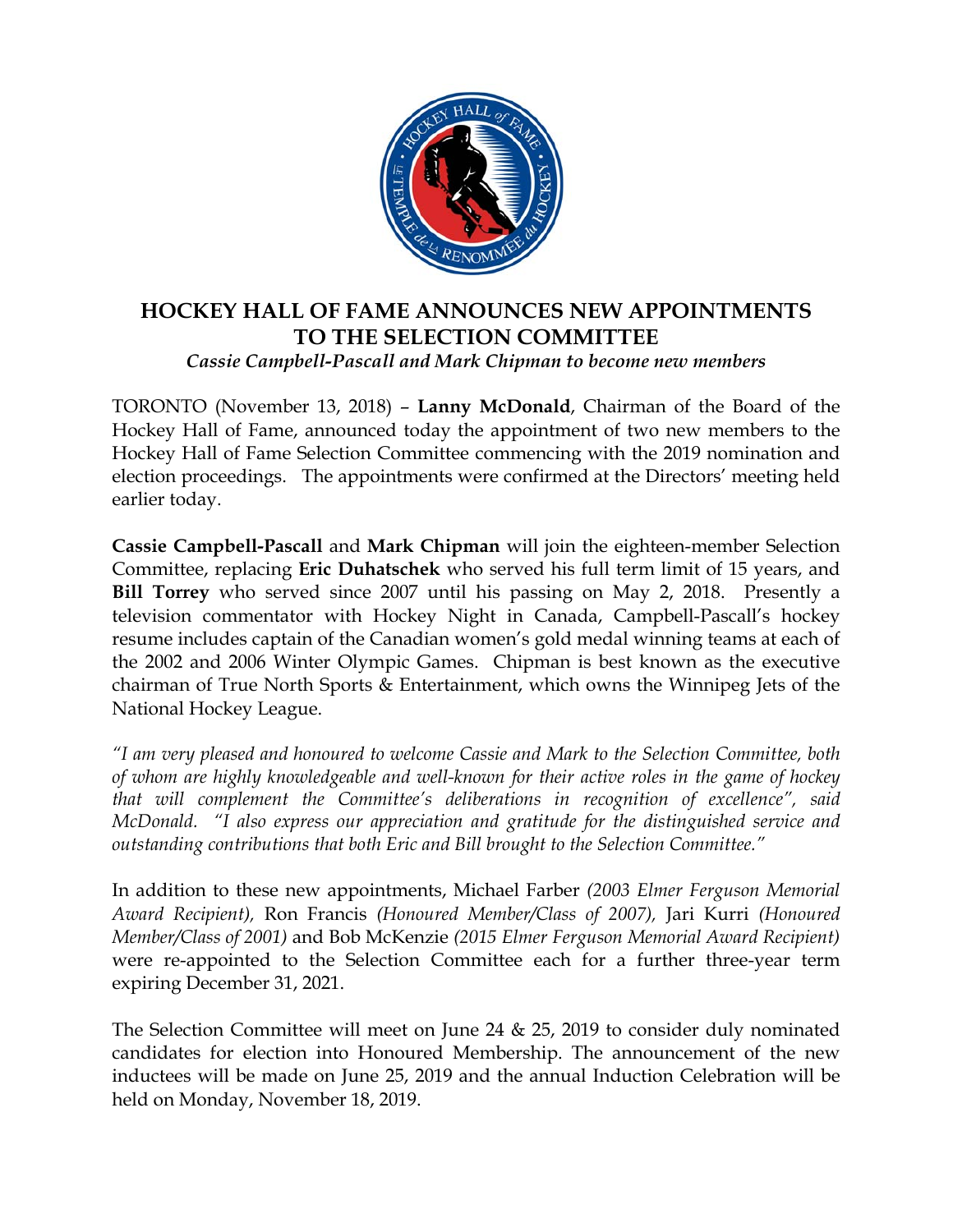The Hockey Hall of Fame ("HHOF") was established in 1943 to honour and memorialize individuals who have brought special distinction to the game of hockey and those who made outstanding contributions to the development and advancement of hockey anywhere in the world, and to collect, research, preserve, exhibit and promote objects, images and other historical materials connected with the game at all levels. As a not-for-profit corporation and registered charity, HHOF owns and operates a museum and place of entertainment offering state-of-the-art exhibits, multimedia presentations and educational programming from its premises at Brookfield Place, Toronto, Canada.

**CONTACT:** Hockey Hall of Fame Kelly Masse (416) 933-8212 kmasse@hhof.com

\_\_\_\_\_\_\_\_\_\_\_\_\_\_\_\_\_\_\_\_\_\_\_\_\_